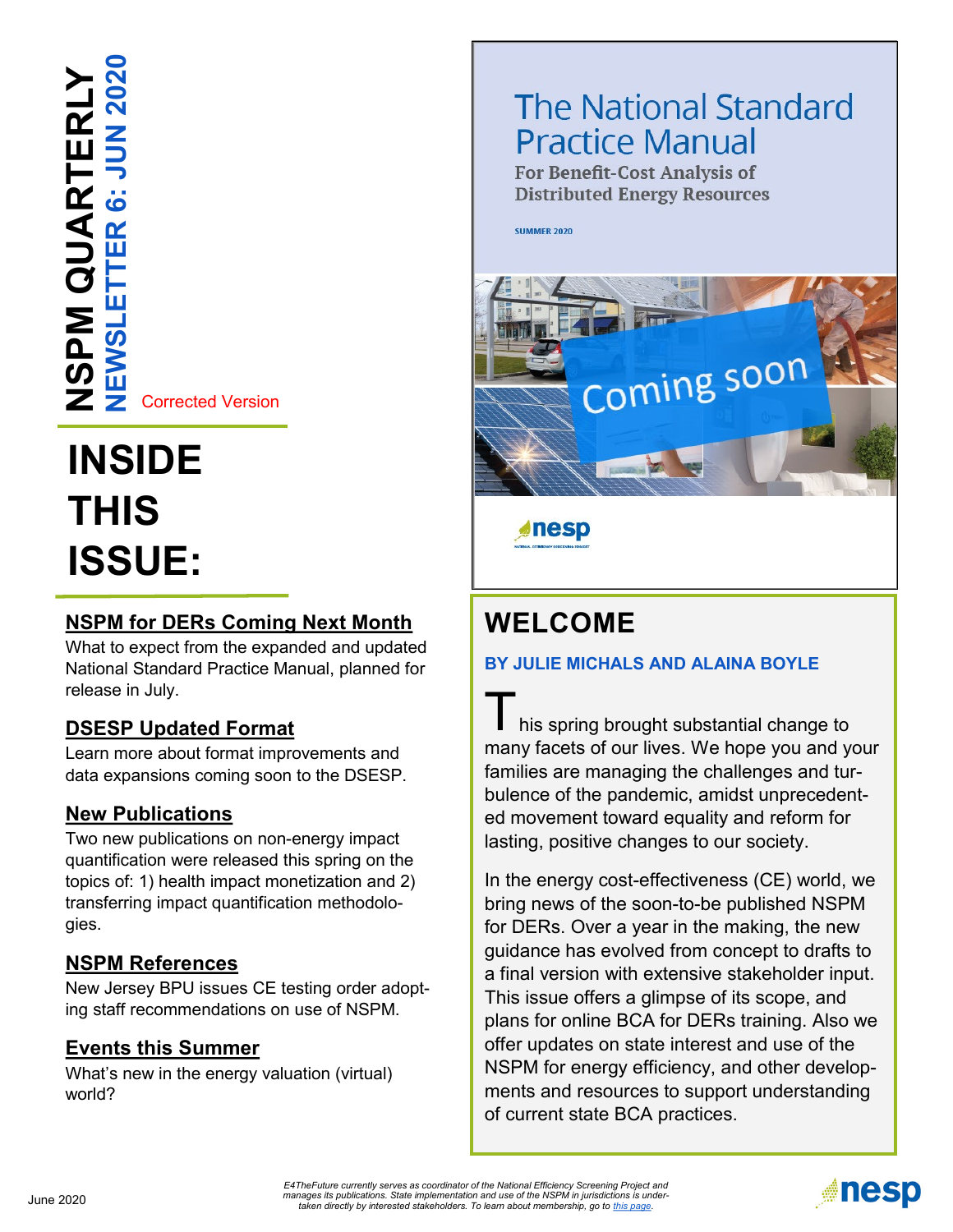## <span id="page-1-0"></span>**AVAILABLE SOON: NSPM FOR DISTRIBUTED ENERGY RESOURCES**

The NSPM for DERs publication is planned for this July, following US DOE review. This manual builds upon the [NSPM](https://nationalefficiencyscreening.org/the-national-standard-practice-manual-for-energy-efficiency/)  [for EE,](https://nationalefficiencyscreening.org/the-national-standard-practice-manual-for-energy-efficiency/) updating and adding guidance and relevant information for other DERs including demand response, distributed generation, distributed storage, and electrification.

Funded by E4TheFuture and by US DOE (via LBL), the manual was written by authors with extensive understanding of regulatory economics and specialized expertise across DER types. It was reviewed by a diverse [advisory group f](https://nationalefficiencyscreening.org/home/advisory-group/)rom multiple energy industry and state agency perspectives who provided input throughout the drafting process.

Comprising four main parts, the manual begins with a comprehensive benefit-cost analysis (BCA) framework for developing primary and secondary tests, followed by technical DER-specific chapters and case study examples on multi-DER with a focus on grid-interactive efficient buildings and non-wires solutions.

Entities with roles overseeing and guiding DER decision-making (e.g., PUCs, SEOs, utilities, DER proponents, evaluators, consumer advocates, and others), can use the NSPM to identify the value of DER opportunities to inform strategies/policies that support state goals and objectives, such as:

- Expanding EE/DR plans, strategies, and programs to a broader set of DERs;
- Prioritizing deployment of DERs to support grid reliability objectives (temporal and locational), energy resilience, security, and assurance;
- Evaluating and planning for non-wires/pipes solutions;
- Achieving air quality and carbon emissions goals using improved assessment of DER emission impacts;
- Achieving electrification goals, including expanding EV programs/strategies; and/or
- Modifying net metering policies to properly account for the value of DERs.

Users of the NSPM for DERs will learn about cross-cutting issues and key factors that affect whether a DER impact is a net benefit or cost depending on different use cases, and for factors such as interactive effects, temporal and locational impacts.

Watch for the manual release announcement, and learn more on the [NESP website here.](https://nationalefficiencyscreening.org/the-national-standard-practice-manual-for-ders/)



**MILESP** 

#### **NSPM for DERs Overview**

**Part I:** NSPM BCA Framework, including fundamental principles and guidance on developing primary and secondary tests

**Part II:** Full range of potentially relevant DER benefits and costs; range of cross-cutting considerations

**Part III:** Guidance on single-DER analysis for various DER types; identification of key factors/issues that affect BCA for each DER

**Part IV:** Guidance on multiple-DER, with case studies; 3 main ways that multiple-DER analysis is conducted: for a customer on-site, for a geographic region (e.g., non-wires solution), and for an entire utility service territory

**Appendices:** Further detail on topics that warrant additional explanation, referenced in Parts I-IV

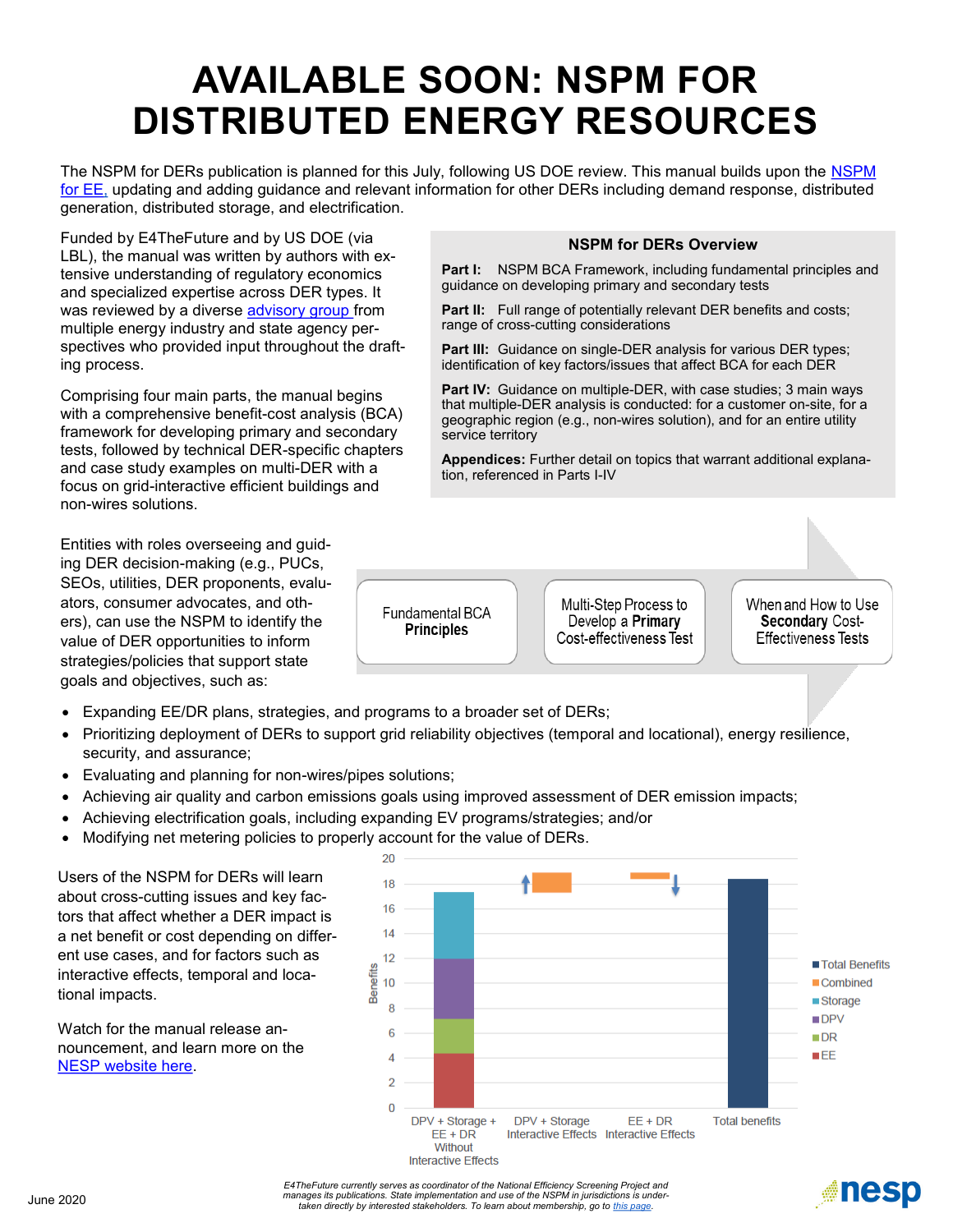# **DSESP Update**

## **NEW INTERFACE AND DATA COMING THIS SUMMER**

<span id="page-2-0"></span>The [Database of State Efficiency Screening Practices \(DSESP](https://nationalefficiencyscreening.org/state-database-dsesp/)**)** is getting a makeover: a new, more user-friendly interface in data visualization software, Tableau. The DSESP team is hard at work to make the database more accessible and to present state EE cost-effectiveness test data in more easily understood and interactive formats. Alongside the new format, the DSESP dataset is being updated to include information on EE CE tests for natural gas utilities, and methodologies for impact quantification.

Request: If you have updates on state efficiency screening practices to share, or see any incorrect information in the database, contact **NSPM@nationalefficiencyscreening.org**. Your suggestions for improving the DSESP interface are also welcome.

## **Partner Publications**

## **HOW CAN NON-ENERGY IMPACTS APPLY TO CE TESTS?**

**Icon** 

*Applying Non-[Energy Impacts from](https://emp.lbl.gov/publications/applying-non-energy-impacts-other)  [Other Jurisdictions in Cost](https://emp.lbl.gov/publications/applying-non-energy-impacts-other)-Benefit [Analyses of Energy Efficiency Pro](https://emp.lbl.gov/publications/applying-non-energy-impacts-other)[grams: Resources for States for](https://emp.lbl.gov/publications/applying-non-energy-impacts-other)  Utility Customer-[Funded Programs](https://emp.lbl.gov/publications/applying-non-energy-impacts-other)* (Lawrence Berkeley National Laboratory) studies how NEIs quantification methodologies from other jurisdictions can be applied to EE CE tests. The authors used information from 30 states in the DSESP to evaluate the studies underlying NEI values in those states. This research informs the study's

approach to categorize the transferability of methodologies, from 1 (values transferable) complex and needs expertise to apply to other integrations. They describe methodologies used to determine the value for each study. This will inform the impact quantification information included in the DSESP.

| Jse the per-unit NEI value                               |                                                                                                                                                                                                                                     |  | Use the study method |                                                                                                                                                                                                                                                                                       |
|----------------------------------------------------------|-------------------------------------------------------------------------------------------------------------------------------------------------------------------------------------------------------------------------------------|--|----------------------|---------------------------------------------------------------------------------------------------------------------------------------------------------------------------------------------------------------------------------------------------------------------------------------|
|                                                          | <b>Kev</b>                                                                                                                                                                                                                          |  | <b>Icon</b>          | <b>Key</b>                                                                                                                                                                                                                                                                            |
|                                                          | Use as Is - NEI value is most likely<br>similar across multiple<br>jurisdictions and can be<br>transferred as is                                                                                                                    |  |                      | Easy Method - NEI value is unique to the researched<br>jurisdiction and should not be transferred, but<br>analytical staff in a different jurisdiction could apply<br>the relatively easy method deployed by the<br>underlying study                                                  |
|                                                          | Use with Caution - NEI value is<br>most likely similar across<br>multiple jurisdictions and can be<br>transferred, but should be<br>explored and used with caution<br>as potential underlying<br>differences could affect the value |  |                      | Easy Method, Specialized Expertise - NEI value is<br>unique to the researched jurisdiction and should not<br>be transferred, but a different jurisdiction could use<br>analysts with specialized expertise to apply the<br>relatively easy method deployed by the underlying<br>study |
| the values and<br>to 5 (method is<br>ıer jurisdictions). |                                                                                                                                                                                                                                     |  |                      | Complex Method, Specialized Expertise - NEI value<br>is unique to the researched jurisdiction and should<br>not be transferred, but a different jurisdiction could<br>use analysts with specialized expertise to apply the                                                            |

Transferability Rating Scale (From LBL, 2020)

complex method deployed by the underlying study

## **MONETIZING HEALTH IMPACTS**

The American Council for an Energy Efficient Economy (ACEEE) recently published a paper, *[Making Health Count:](https://www.aceee.org/research-report/h2001)  Monetizing the Health Benefits of In-[Home Services Delivered by Energy Efficiency Programs](https://www.aceee.org/research-report/h2001)* that supports quantification and monetization of health impacts from EE programs.

With substantial background on the history and relevance of health impacts to EE BCA, the paper presents methodology for monetizing the effects of EE programs on asthma, trip-and-fall injuries, and thermal stress (cold– and heat-related).

ACEEE determines the nation-wide quantified health benefits of EE programs, and provides clear, replicable information as well as resources for those who would like to apply the quantification method in their own jurisdiction.